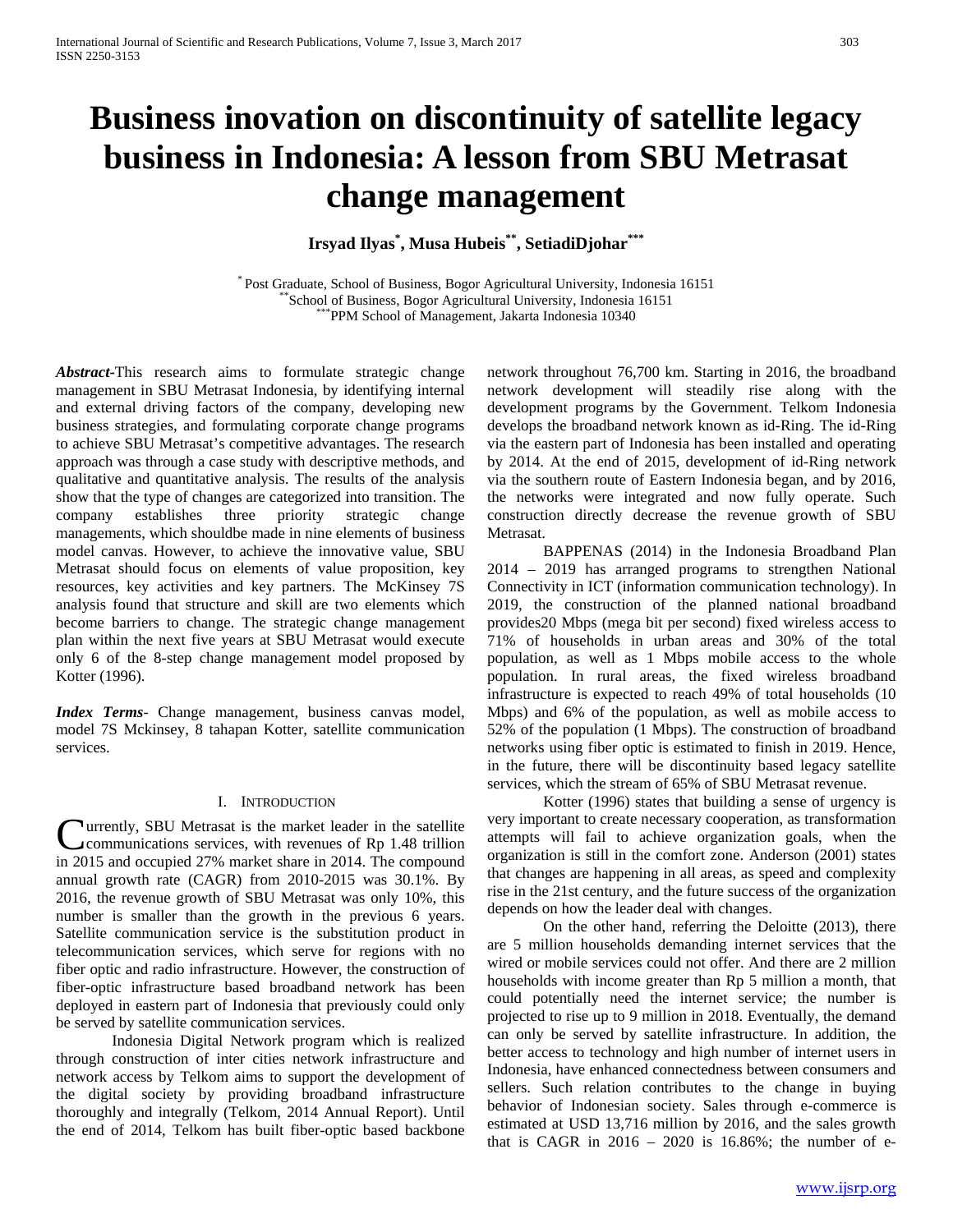commerce players is projected to increase from 13.41% in 2016 into 19.44% in 2020. Hence, the sales through e-commerce is estimated at USD 25,508 million in 2020 (digital market outlook, access https://www.statista.com 2016).

SBU Metrasat should manage the organization to address the impact of the changes that happen today and in the future, and formulate the strategic change management to anticipate changes. Strategic change management drives the company to keep advanced by maintaining the business continuity, achieving competitive advantages, and help the company in maintaining its position as the market leader in satellite communication services industry in the long run. SBU Metrasat also should formulate the organization changes that can be done by arranging strategies in facing the changes, remedial actions and alignment that should be performed while implementing the strategies.

Therefore, it is very necessary for the SBU Metrasat to identify the current internal and external factors that could be significant in the future that urge the company to conduct strategic change management. A good strategy resulted from a proper scanning external and internal changes challenge, is therefore the instrument to strive for keeping high performances and preserving success (Ghezzi 2013).

The purposes of this research are (1) to analyze the internal and external driving factors faced by the company in strategic change management; (2) to analyze and develop a new business strategy to maintain the continuity of the business in the satellite communication services industry; (3) to study the implementation of change management as well as conducting an analysis of the driving factors and barriers to face resistance to change; and (4) to formulate the change programs at the company

#### **II. RESEARCH METHODOLOGY**

The research was conducted at SBU Metrasat Jakarta, from May until December 2016. This was a case study with descriptive, qualitative, and quantitative analysis methods. The research data was primary and secondary data. Primary data was obtained from direct observations, questionnaire, interviews with the internal and external parties of the organization, and also a focus group discussion (FGD). The secondary data was derived from the findings of of market research on internet services via satellite, literature review, studies, scientific journals, related literature, magazines, and from relevant institutions.

# **Driving Factors of Change**

The driving factors identified were sorted according to the respondents. The top 5 priority external driving factors being analysed are given as follows (a) focusing on the customer, (b) demands for high-speed service, (c) demands on high quality of the service, (d) fast in maintaining troubleshooting, (e) user friendly services. The results of the analysis on 5 internal driving factors are as follows (a) developing and sale of new products to a new segment, (b) shifting from internal focus to become market and customer oriented, (c) building strength in the marketing and product development units, (d) entrepreneur leaders should take action and keep learning, unlike the previous ones who only do concepts and plannings, (e) corporate restructuring, according to the requirement of market.

The sampling technique was purposive, nonprobability sampling, a sampling based on specific criteria. The questionnaires were distributed to internal respondents, who were key persons in the SBU Metrasat and specialized in the operational of the company, and members of company management with working experience of at least three years at SBU Metrasat. Meanwhile, the external respondents were professionals having business relations and experts or associations in the industry of satellite communication services

|                   | Table 1 Respondent       |                     |  |  |  |
|-------------------|--------------------------|---------------------|--|--|--|
| <b>Respondent</b> | <b>Position</b>          | Organization        |  |  |  |
| Internal          | <b>Managing Director</b> | <b>SBU</b> Metrasat |  |  |  |
|                   | GМ                       | <b>SBU</b> Metrasat |  |  |  |
|                   | Manager                  | <b>SBU Metrasat</b> |  |  |  |
|                   | Senior Engineer          | <b>SBU</b> Metrasat |  |  |  |
| <b>Respondent</b> | <b>Position</b>          | Organization        |  |  |  |
| External          | Chief of ASSI            | ASSI                |  |  |  |
|                   | Director                 | Patrakom            |  |  |  |
|                   | Chief of T3S Project     | Project Satellite   |  |  |  |
|                   | Director<br>of<br>SA.    | T3STelkom           |  |  |  |
|                   |                          |                     |  |  |  |
|                   | Telkom                   |                     |  |  |  |

## **Data Analysis and Processing Techniques**

Data processing was carried out with the following stages (1) identifying external and internal factors by gathering data in the field, interviewing experts and distributing questionnaires; (2) analysing factors that become the catalyst of change in the organization and analysing the impact of such factors to the company using the driver of change model proposed by Anderson and Anderson (2001); the impact analysis also determined the type of changes in the SBU Metrasat; (3) formulatingstrategic change management which becomes the organization's priority and describing the new business model through business model canvas by Osterwalder and Pigneur (2010); (4) conducting analysis usingMckinsey's 7S model, that high capability gives a comprehensive view of corporate seven elements (Waterman, Peters, Philips 1980);(5) formulating programs for fitting implementation through 8-step change process by Kotter (1996) for the success of the changes.

# **III. RESEARCH RESULT**

The result of the external driving factors namely focusing on customers, the demand for high-speed services and speed in Repair interruption is similar to the results of Menkhoff and Chay (2008). It strengthens the findings of research byGhezzi (2013) that development feature of the device becomes the driving factorof the sustainability of the service. The internal driving force factors develop new products and marketing to new segments for the company according to the results of the research of Herdyana (2014) that the growth of its business portfolio and business in new industries. Also, according to the results of the research of Ghezzi (2013) the internal driving forces of factors continuity of the service is the ability to deliver new services through innovation. And the fourth internal driving factor is the entrepreneur leader changes from previously only focusing on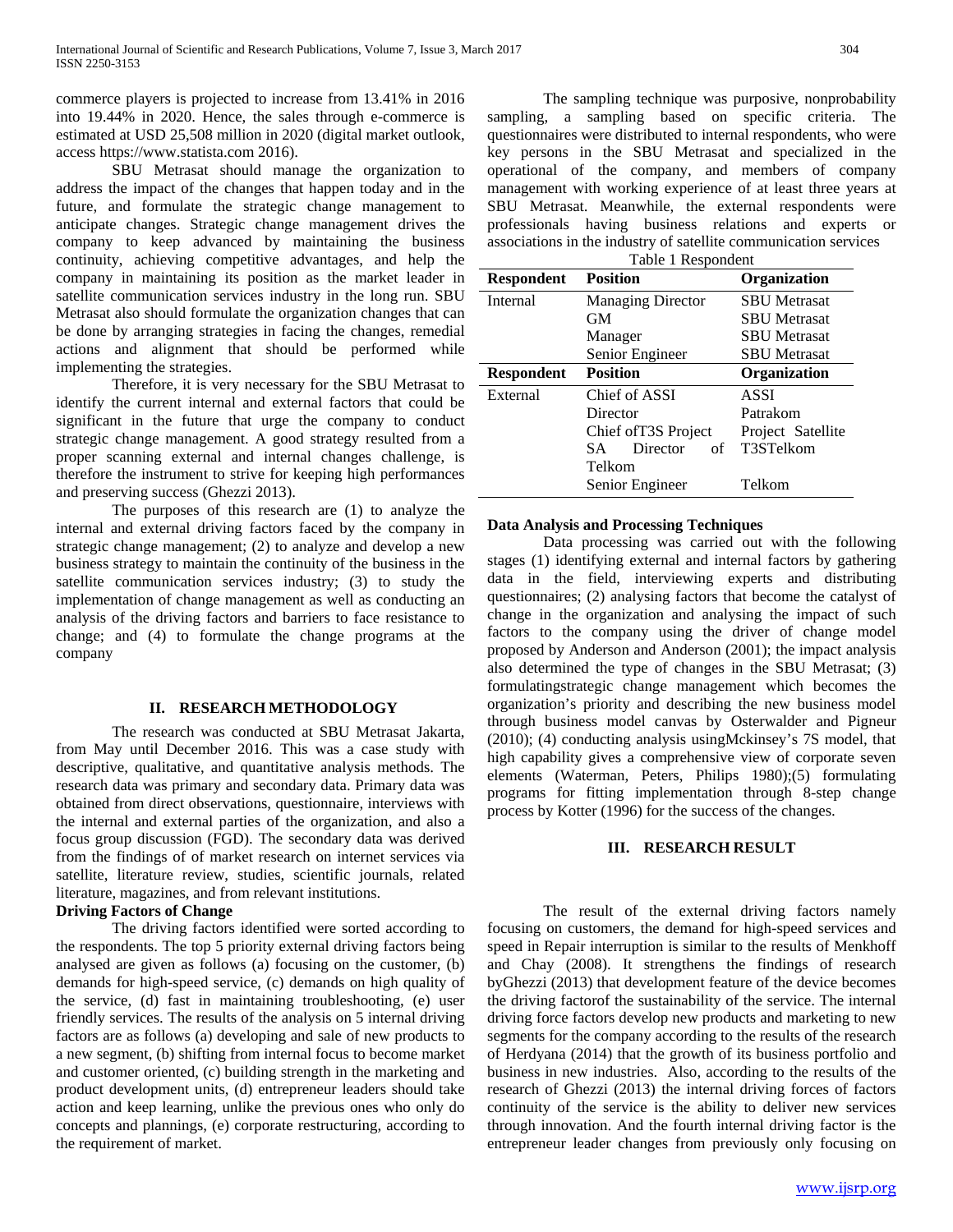conceptual stages and planning, and strengthening research of the internal driving factors by MenkhoffChay (2008) on the effectiveness of practical company management.

The impacts of external or internal strategic changes deserve attentionfrom the organization (Saleh 2012 and Herdyana 2014). From the study in SBU Metrasat, there is an order of priority based on the degree of influenceoneachstrategy based on the respondents' answers, and data observation on business activity in the company. The results of the analysis are (a) focusing on customers (b) developing and sale of new products to a new segment, (c)entrepreneur leaders who take action and keep learning, unlike the previous ones who only did concepts and plannings. Talpau and Boscor (2011) explain that customer orientation means the company treats customers as the top priority, always focuses on the dynamics and development of customers in designing strategies and providing appropriate and excellent service to target customers, believes and consistently puts the customer needs and satisfaction at the highest priorities, and always perceives business from the customer viewpoint.

Bass in Singh (2013) opines that transformational leaders have four criteria i.e. influence, motivation that inspires, encouraging learning and personal considerations. These criteria are the bases for entrepreneurial leaders in change management; they wereinitially in the concept and planning stage, but dare to take action and keep learning. Singh (2013) also states, that leaders should be able to make their followers manage to work above their ability by evoking feelings and proactively motivating the followers, giving renewed hope for thefollowers, creating an opportunity for learning, giving the stimulation to them to create good governance, and lastly, creating solutions to problems.

Analysis of the type of changes to the company by Anderson and Anderson (2001) found the SBU Metrasat's type of change is transition. This is based on, first, the organization does not have to change aspects of organizational culture, behavior and mindset. Second, the organization does not change all the aspects, but only performs alignment and additions to the structure, products or services, and technology to meet customer needs and market changes. Third, the organization has started the process of changing of the company after clearly understands and defines its objectives. And the process of changes can still be managed or controlled in accordance with the objectives in the known future.

# **Organization's Goals and Objectives**

Hamel and Prahalad (1994) states the strategic change management is actually the planning to achieve global long-term goals and has clear competencies to be prepared, but not including the detailed planning. The purposes of changes in the SBU Metrasatis based on interviews, company's reports, and analysis business canvas model. The plan of corporate development in the five years ahead is to maintain as the market leader in satellite communication services industry. To implement the planning, the organization determines strategic change management priorities, namely (a) focusingon customer by providing satellite services at competitive prices, (b) developing new product, along with innovation and broadband

internet mediahub, (c) serving a new customer segment at the adjacent satellite communications services industry.

Kim and Mauborgne (2006) explain in a blue ocean strategy of development, that a company proposes a superior offer and creates new markets, as well as innovating values. The objectives and targets of the company change through satellite service products with competitive prices are set in business model canvas of SBU Metrasat in the next five years. According to Ostewalder (2012), to reach innovative values, there are four challenging questions about strategy and business model, namely (1) What factors should be eliminated? (2) What factors should be reduced in order for the service to be under the industry standard? (3) What factors must be added in order for the service to be above the industry standard? (4) What factors should be created that are unable to compete?. The formulation of the organizational changesinthe business model canvas for the next five years based on the four challenging factors above can be seen in Figure 1.

|                                           | <b>Key Partners Key Actvities</b> | Value<br><b>Proposition</b>                 |                                      | <b>Customer</b><br><b>Relationships</b> | <b>Customer</b><br><b>Segment</b> |
|-------------------------------------------|-----------------------------------|---------------------------------------------|--------------------------------------|-----------------------------------------|-----------------------------------|
| Contract,<br>revenue                      | Preparation of<br>delivery        | Quick installation,<br>quality of services, |                                      | <b>Direct</b><br>communication,         | Operator,<br>banking,             |
| sharing                                   | <b>O&amp;M</b> dedicated          | responsiveness, and                         |                                      | electronic media,                       | govenment                         |
| <b>Outright Sale</b>                      |                                   |                                             | fast troubleshooting                 | 24-hour support                         |                                   |
|                                           | More partners                     |                                             |                                      | Web, social                             |                                   |
|                                           | O&M share                         |                                             |                                      | media.                                  |                                   |
| loint                                     |                                   | <b>Competitive</b>                          |                                      | online shopping                         | SMEs, Retails,                    |
| operation                                 | <b>Key Resources</b>              | Quota based,                                |                                      | <b>Channels</b>                         | <b>Advertisers</b>                |
| <b>Hire</b>                               | <b>HR</b>                         | coverage over                               |                                      | Direct end user,                        |                                   |
|                                           | <b>HTS</b> satellite              | Indonesia                                   |                                      | sinergy group                           |                                   |
|                                           | <b>Big antenna</b>                |                                             |                                      |                                         |                                   |
|                                           |                                   |                                             |                                      | Web, social                             |                                   |
|                                           | System <sub>IT</sub>              |                                             |                                      | media.                                  |                                   |
|                                           | <b>HTS</b> satellite              |                                             |                                      | Online shopping                         |                                   |
|                                           |                                   |                                             |                                      | media agency                            |                                   |
| <b>Cost Structure</b>                     |                                   |                                             |                                      | <b>Revenue Streams</b>                  |                                   |
| Cost of infrastructure, satellite's       |                                   |                                             | Revenue from transaction and monthly |                                         |                                   |
| transponder, HR, operation &              |                                   |                                             | hire                                 |                                         |                                   |
| <b>Increased efficiency</b>               |                                   |                                             | Top up quota, advertisements         |                                         |                                   |
| Factors below industry standard<br>Notes: |                                   |                                             |                                      | <b>Faktors without competitors</b>      |                                   |
|                                           | <b>Eliminated factors</b>         |                                             |                                      | Factors above industry standard         |                                   |

Figure 1 SBU Metarast's BCM for next 5 years

Changes at SBU Metrasatin the next five years are clearly illustrated with BMC above. The identification and analysis of the changes at the SBUMetrasathave been undertaken through the nine elements of the business model canvas; these elements are interrelated to each other, thus if one element changes, it will impact the other elements. The strategy to reach the value of innovation (Osterwalder and Pigneur 2010) requires the company to make changes in several elements, namely value proposition, key resources, key activities and key partners.

The change elements have to be as follows: first, providing services in all Indonesia including the remote area, and the satellite services based on quotausage, this is certainly that the competitorsare unable to offer. Secondly, the company should eliminate the use oflarge antenna, abolish outright sale scheme,and delete premium operation for special customer. Third, the organization is required to utilize HTS satellite and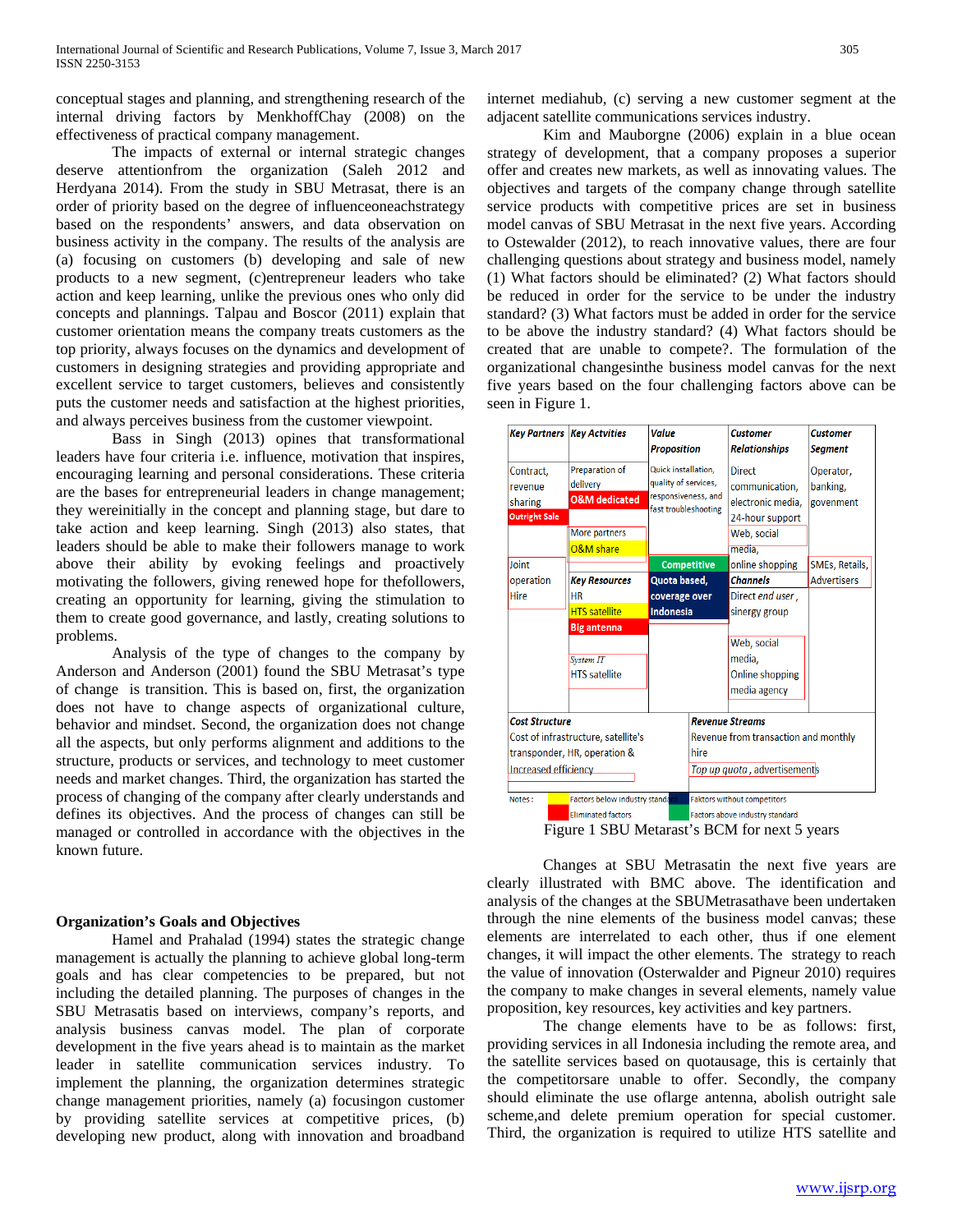implement all activities through resource sharing. Forth, the company has to offer their servicesin a lower yet competitive price.

# **Analysis of Change Management in the Company**

Analysis of the change to the organization is by using the McKinsey 7S model approach. The analysis is based on data of respondents and the discussions with company management. Elemental analysis firm found that there are two elements in the range of -4 to +4, namely structure and skill. Biech (2000) states element "S" in the range of -4 to +4 means known elements as a problem. Detailed results of the analysis are shown in Table 2.

|                                | McKinsey's 7S model. |          |  |  |
|--------------------------------|----------------------|----------|--|--|
| Unsur                          | $\Sigma$ Nilai       | Hasil    |  |  |
| <i><u><b>Strategic</b></u></i> | $+2.5$               | $+7.0$   |  |  |
| <i><u><b>Structure</b></u></i> | $-0,375$             | $-0,88$  |  |  |
| System                         | $+2,65$              | $+6,63$  |  |  |
| Skill                          | $+1,75$              | $+3,63$  |  |  |
| <b>Style</b>                   | $+2,65$              | $+7.38$  |  |  |
| Staff                          | $+2,25$              | $+6.50$  |  |  |
| Share value                    | $+3,75$              | $+11,38$ |  |  |
|                                |                      |          |  |  |

Table 2 Analysis of 7 elements of the company using

*Strategic*becomes the driving factor, as the strategy of SBUMetrasathas been defined clearly and contains shared goals among the employees. This is followed with planning and implementation stages as a continuous process. The employees understand their position in a series of necessary process, which smooths the strategic implementation of the company. Hrebiniak (2005) explains, clear strategy could provide a guideline that helps in the implementation.

*Structure* as a barrierfactor, because of inefficient coordination as responsibilities in organizational structure are not evaluated and directed to the new goals of the company. The current organizational structure does not affect the smooth flow of information and coordination between units, inefficient control and the decision-making process in the organization. Hubeis and Najib (2008) describe that the change in strategy led to changes in organizational structure.

System is found as a driver, as no barrier communication in the company, the process has been running in accordance to operational standards, where there are regulations as functional control, and several units started theimplementation of IT system at business activity. A good system, if the standard operating procedures and rules are used as control, and open communication vertically could reduce hierarchy, so that it can acceleratethe strategy implementation effectively(Hrebiniak 2005). Higgins in Donselaar (2012) states the effectiveness of the system based on implementation of strategy can help realize the changes.

Skill is identified as a barrierfactor, due to not yet optimum development of skills, lessappreciation to appropriate of skill, new business, and small opportunity for career development. Identification of main competences required for businesses is needed to achieve and sustain market position as a leader (Drucker 1995). Hrebiniak (2005) states that a company has competence and capability that is not possessed by competitors and uneasy to develop; this eventually would give a huge impact on the profit gained and determine the success of the company's strategy.

Style has been identified as the driver, because of the leader's presence in the organization, and also there is leadership impact to the management and the employees in any level. There is a great support for employees to make improvements or innovations as well as appreciation on the input and ideas, which are taken into account in the decision making at SBUMetrasat. Jooste &Fourie in Donselaar (2012) argue that style becomes an important driving factor in implementation of strategic change management for the top leaders, and also a key to the managerial success. The style in the operational levelis implemented through the attitude and behavior of people in the organization.

Staff is identified as a driving factor. This is based on the fact that the staff come from diverse backgrounds but are aligned with the strategic changes. Indeed, human resources can support implementation of strategic changes effectively. Drucker (1995) suggests that a company requires staff with the ability to fill and cover the weaknesses of counterparts in their team, to adjust their strengths and weaknesses, and are able to change to suit the demands of responsibility required by the organization.

Shared value is also becoming a driving factor based on the trust and transparency in the corporate environment. This is seen from implementation of business ethics in activities within open and supportive environment. Jooste &Fourie in Donselaar (2012) point out that shared value couldencourage or restrict strategic change management, depending on the implementation. The alignment between thecorporate culture, strategy, ethics, and the core competencies of the company creates the shared value within the company.

The 'S' elements of company structure and skill are as the barrier factors, SBU Metrasat should increase the effectiveness of the strategy implementation. Malan (2003) and Ravanfar (2015) believe thatupgrading performance to suit the changes can be done byimprovingthe structure, simplifying the mechanisms of the process, making the function between units interrelated, facilitating communication, and increasing control using the IT system. Hubeis and Najib (2008) argue that the changesto strategies will result in changes to the organizational structure, since the change in strategy requires the organization toallocate resources to adjust to the goal of the new strategy. To enhance skill, it needs to improve knowledge from multidiscipline.

# **Action Plan**

The results of the analysis of SBU Metrasat type of change is "transition", the Kotter's 8 steps of change model (1996) actually would be impelemented as a whole if the company is having a transformational type of change (Sidorko 2008, 2012 and Herdyana Saleh 2014). The management changes at SBU Metrasat according to Kotter's 8-Step are as follows:

**Establishing sense of urgency**. The change efforts can successfully begin with an evaluation by individuals and groups over the competition in the industry, market, technology trends and financial performance. Based on the analysis of the driving factors, there have been changes in the market, namely the demand for high-speed, high quality, and easy services. In addition, there is a shifting demand to develop new products. The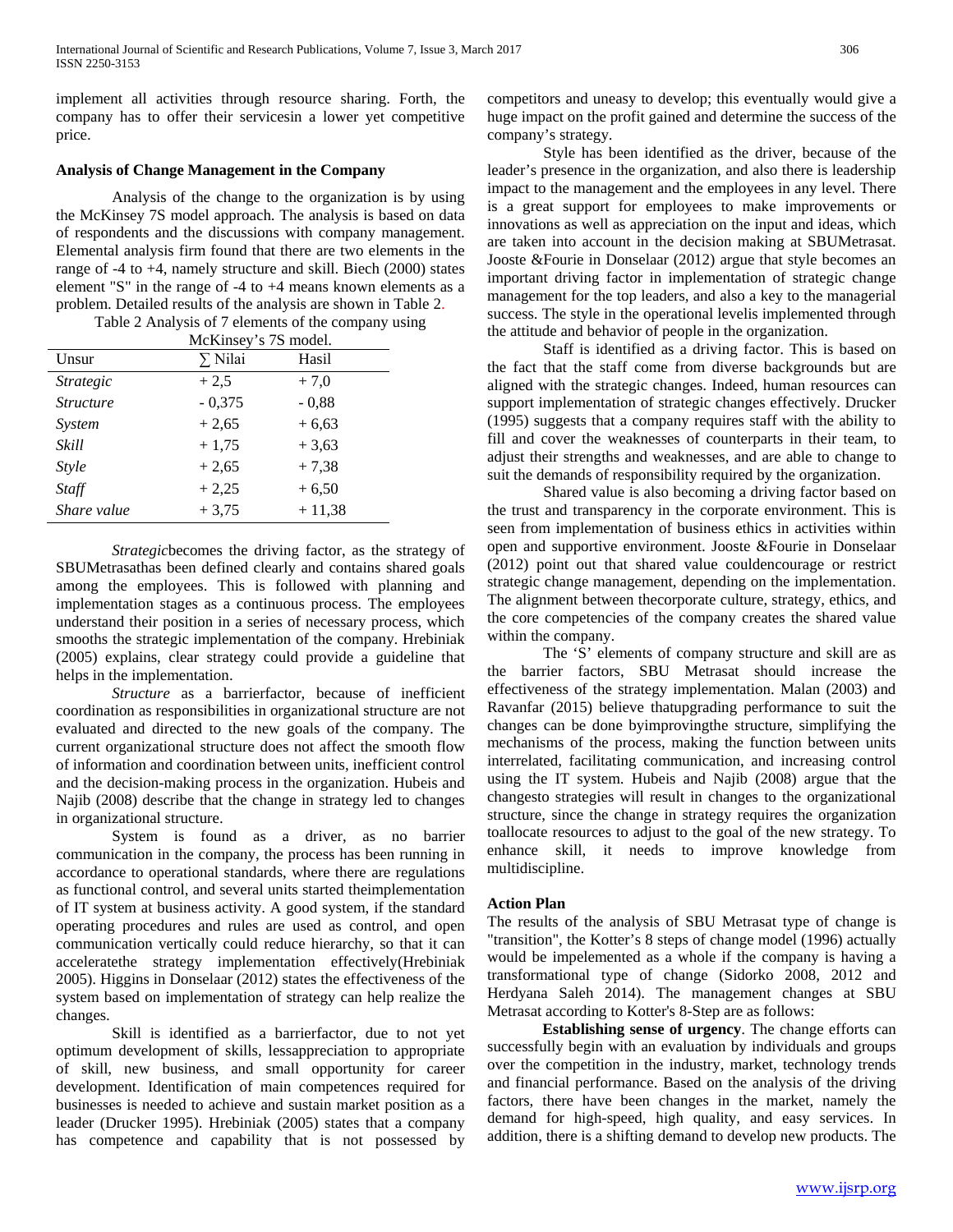results of such analysis on the internal and external factors are responded by SBU Metrasatin conducting changes.

The need for changes must be supported by the employees and management team. If the changes do not yet start, some profits for the company might be lost. However, the changes must be carried out with plans; if not, the changes would be weak and raise problems for the employees to adapt.

Some of the following programsare expected to increase the sense of urgency for changes at the SBU Metrasat: performing intensive and persuasive communication, communicating the message as well as the importance of such changes, having a sharing session between the management team and employees about the company's condition that suffersand experiences declined performance in the existing business.

**Building** *coalition*. There is no single person who is able to lead and manage the process in organizational changes alone. To achieve the success in changes, it is necessary to build a guiding coalition. Theguiding coalition will give significant values in the phases of change so that the process can persistently continue.

To build an effective guiding coalition, there are four major characteristics that should be taken into account, i.e. the teams made up of important people in a particular company, such as managers; expertise; representation from all relevant fields and backgrounds, such as disciplines, skills, experience, nationality, tribe/race, and; third, strong credibility and leadership so as to encourage the process of change.

To establish a guiding coalition, SBU Metrasat can arrange the following activities: building a team consisting of five to seven people who could be the agents of change and selected based on the aforementioned criteria; and full, consistent, and continuous support from the top management that will assist the guiding coalition to implement those plans of change easier.

**Develop vision and strategy**. Changes without vision and strategy will make the plans useless and even dropped from the list of company's activities. Furthermore, the stages of the process will become disorganized and no longer appropriate, so that the direction is chaotic or even stuck. Therefore, a clear vision will make it easier for employees to understand and perform the actions for changes. Currently, the vision of SBU Metrasat is to be "The Most Innovative & Admired Satellite Service Provider in the Region". Based on the results of the analysis, the type of changes in the company is transition, so the vision is still relevant and it does not need to be revised. According to Sidorko (2008) and Saleh (2012), the 8-Step by Kotter (1996) can actually be implemented if the changes are transformational.

**Communicate the change vision**. Communication is a very important stage in the process of change in the company because it can reduce uncertainty and misunderstanding among related parties, so that it can give a positive response to the plans. Several stages below are expected to improve communication in SBU Metrasat to attain the success of change, as follows:

1. Having open communication with simple dictions and eliminating unrelated terms and jargons. Leaders can communicate to the employees thoroughly, not just making regular announcements.

- 2. Communication through visual media such as pictures or videos and animation, because visual media can explain thingsmore lively and meaningfully.
- 3. Two-way communication or face-to-face is necessary, as in every major step in the process of change, there are clarification and feedback, thus employees understand how leaders take important decisions. At this stage, especially during change implementation, feedback becomes a very important early warning if the changes do not match expectations or are out of line.
- 4. Increasing participation and intensifying employee dialogue through online forums in email or group chat, and blasting information on the company's website that aims to get a more positive response in communicating the changes.

Furthermore, there must be repetitions in delivering visions through the media and forums above. Regular and scheduled weekly meetings allow employees to be confident and more open during the transition process. Next, there will be internalization process in each employee, because an idea will be embedded into people when they have heard it many times and repeatedly.

**Empower broad-based action**. Usually in engaging employees during the changes, there are some major obstacles, namely related to structures, skills, systems, and supervisors. From the McKinsey's 7S analysis, skill and structure of SBU Metrasat become the barrier factors of the company. SBU Metrasatmust respond to the findings. Hence, theorganization has to implement several actions below:

- 1. Making clear on the description, responsibility and accountability of the tasks based on the company structure that is changing in line with the strategic changes in the environment. It needs to assure the standard operating procedures or regulations as a means of control over all related units, and reduced the hierarchy.
- 2. Formulating necessary performance measurement based on key performance indicator (KPI) that is targeted by thecompany. The KPI is expected to help in the assessment of the effectiveness and efficiency of the main activities within the organization.
- 3. Rewards and recognition for the outstanding employees, to enhance the motivation, optimism, confidence and inspiration.
- 4. Conducting education or trainingsto improve competence. Moreover, it needs to emphasizethe need for training during the empowerment process, which can increase employee motivation in the program.
- 5. Mentoring and coaching to employees at SBU Metrasat to further widen their knowledge and experience as well as enriching their personalities.
- 6. Building a good relationship among employees or stakeholders in the company, thus there will be deeper emotional bonds that mightprovide positive impulses for the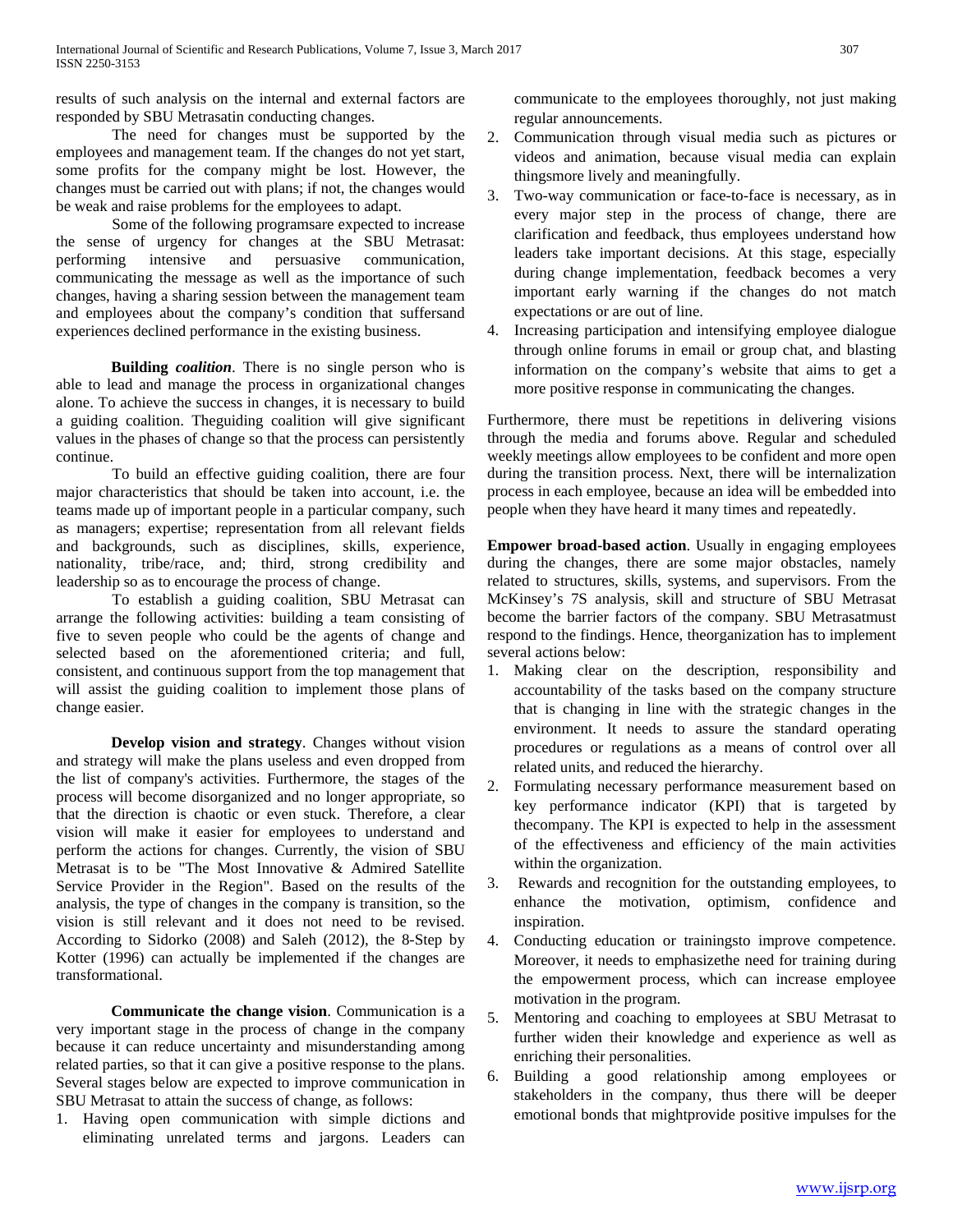successful implementation of the company's strategic changes.

**Generate short-term wins**. It is important to monitor the stages of change, as the strategic change managementhappen in a long period but have a large scale, so it is necessary to create short-term wins. A number of early yet small achievements can foster confidence and a belief that there would be greater success to attain that creates a momentum of change. These are useful in delighting the employees to celebrate small victories; yet for the management, the small victories guarantee that the changes are on the right track (Pietersen 2002).

According to Kotter (1996), there are three characteristics of small wins: first, small wins are visible and that the achievement or the results can be seen by ourself or by others; secondly, it is unambiguous as the results is clear and uncontested, and; thirdly, the achievement is closely related to the process of changes by the company.

The realization of the targeted short-term victory could eliminate the obstacles as the attempts to reinforce the vision of the changesto the employees. The top management of the company is recommended to give chances to celebrate and appreciate the effort of the team and all related parties in making the program successful.

**Consolidate gains and produce more change**. This stage aims to prevent early satisfaction and get rid of much bigger barriers. It is important for leaders to take advantage of this short term momentum to resolve further issues within the company. To consolidate the accomplishments and make more changes, the organization needs to do:

- 1. Delisting past works that are already irrelevant, then focusing on the the process of change.
- 2. Management team identifies dependence upon unnecessary things and gets rid of them that can eventually facilitate changes in the long term.
- 3. To engage more people in the process of change, the skills and functions of the lower level personnel should be developed. This can be through making project management or leadership programs for the lower level employees, and order them to manage and lead some small projects.
- 4. Top management must remain focus onadvancing the company to keep highsense of urgency while ensuring clarity of changes and long term vision.

**Anchor new approaches in the corporate culture**. The results of the analysis indicate the changes in the company belong to transition type, thus the company does not have to make any changes to the organizational culture as proposed by Anderson and Anderson (2001). According to Sidorko (2008), and Saleh (2012) the 8-Step of change processby Kotter (1996) can be implementedthoroughly for transformational companies. In this study, the eighth stages are not required to be done as a whole for the moment.

# IV. CONCLUSION

SBU Metrasat is in a dynamic environment, and this situation urges the organization to make changes, which type of changes is transition.Analysis of the internal factors that drive companies are developing new products, marketing products to new segments, changing the mindset of organizationto customer oriented, strengthening the marketing and product development units, and assuring the position of leaders. Meanwhile, the external factors such as focus on the customers, the demand for high quality and fast services, speed in handling problems, and easy use of the services become the driving to conduct strategic change management.

In order to maintain its position as the market leader in satellite communication services industry, the company establishes three priority strategic change management. These strategies lead the company to make changes in the nine elements of the business model canvas. However, for achievinginnovative value, the company should concern four elements, namely value proposition, key resources, key activities and key partners.

The model of McKinsey 7S, analysingthe "S" elements of the organization is to identify the driving factor or the barrier factor. The results of the analysis indicate that elements ofstructure and skill are still lack and categorized asbarrier factors of the organizational changes. To upgrade performance, the organisation should be simplifying the process, interrelating the function between units and increasing control using the IT system.

Programs for change management at SBU Metrasat arereferring to 8-Step by Kotter, but only 6 of 8 steps would be impelemented by the company since the type of changes is transition. The planning of main programs and subprograms for the company is based on 8 phases of Kotter as a guidance and early warnings for the SBU Metrasat's change management.

#### **Suggestions**

It is suggested for the next research to analyze the implementation of change management in a company by using the methods that can measure the levels of effectiveness and compliance to changes. Hence, they can determine the steps to succesfully implement changes, and can find out the inhibiting factors in the implementation of such changes.

In addition, further research could analyze the strategic change management at other companies which experience more complex changes, or transformational changes. Those research are suggested to study the effectiveness of transformational changes compare to transitional change of this research.

# **REFERENCES**

- [1] Anderson D, Anderson LA. 2001. Beyond change management: Advanced strategies for today's transformasional leaders. San Fransisco: Pfeifer.
- [2] Appelbaum SH, Habashy S, Malo JL, Shafiq H.2012. Back to the future: revisiting Kotter's 1996 change model. Journal of Management DevelopmentVol. 31 No. 8, pp 764-782.
- [3] BAPPENAS, Kementerian PPN. 2014. Rencana pitalebar Indonesia 2014 2019.
- [4] Biech E. 2000. The 2000 Annual: Volume 2 Consulting. Published by Jossey-Bass Pfeiffer San Francisco CA.
- [5] Deloitte.2013. Metrasat; consulting service for business plan. Deloitte Consulting SEA Pte.